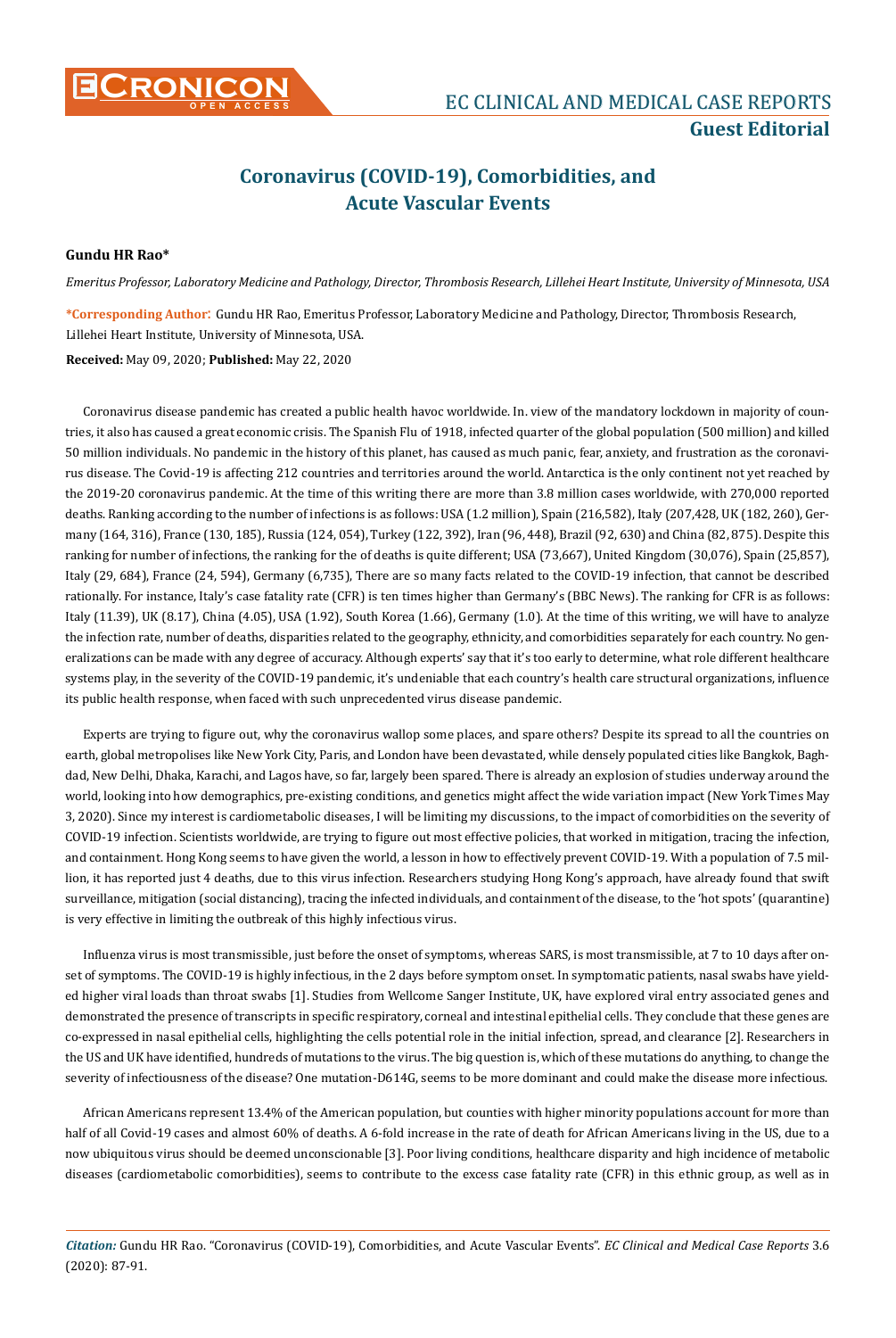minority communities. In view of the fact, that New York City is the epicenter of the coivd-19 pandemic, in a recent article published in JAMA (April 22, 2020), a large COVID-19 case series from the New York City Area was reported. Of the 5700 COVID-19 patients included from the New York City area, the most common comorbidities were hypertension (56.6%), obesity (41.7%) and diabetes (33.8%) [4]. According to the Chinese researchers, clinical manifestation of COVID-19 are heterogenous. They reported their findings on 1590 Covid-19 patients and associated comorbidities and its impact on the severity of the disease, in a nationwide analysis [5]. Analysis of 1590 hospitalized patients in China, revealed that mean age was 49 years. The most prevalent comorbidity was hypertension (16.9%), followed by diabetes (8.2%). They also found that circulatory and endocrine comorbidities, were common among patients with COVID-19 patients. Comorbidities, including hypertensions, obesity, diabetes, cardiovascular or circulatory diseases have consistently been reported to be common coexisting conditions among patients with severe COVID-19 illness.

Of the total hospitalized COVID-19 patient population in the USA, 89% had at least one pre-existing chronic condition according to the Centers for Disease Control (CDC), USA. Approximately 50% reported hypertension and obesity, a third reported diabetes, and a third had CVD. In the early studies conducted in China, the most distinctive comorbidities were cerebrovascular disease (22%) and diabetes (22%). In a second study, again hypertension was the leading comorbidity (23.7%) and diabetes (16.2%). In a third study reported from China, 30% had hypertension and 12% had diabetes. Early studies have called attention to the role of overrepresentation of hypertension as a comorbidity among patients with COVID-19. Since most patients with hypertension were often treated with angiotensin-converting enzyme (ACE) inhibitors, there was quite a bit of concern, as to whether patients with hypertension and diabetes are at increased risk for COVID-19 infection [6]. Data in humans are too limited to support or refute these concerns. Current clinical evidence does not support, stopping angiotensin-converting enzyme inhibitors or angiotensin receptor blockers, in patients with COVID-19. Renin–angiotensin–aldosterone (RAAS) system inhibitors, should be continued in patients with COVID-19, seems to be the position, now supported by multiple specialty societies [7].

Patients with long-term coronary artery disease, and those with risk factors for cardiovascular disease (CVDs), seem to have heightened risk of developing an acute coronary syndrome [8]. Researchers from two academic hospitals from Wuhan, China, which was the epicenter of the COVID-19 pandemic, have published their observations in JAMA Cardiology [9,10]. Of the 416 COVID-19 patients admitted to the hospital, 82 (19.7%) had evidence of myocardial injury manifested by elevation of high-sensitivity troponin-1 (Tn1) levels. They also found, that patients with myocardial injury had higher in-hospital mortality rate (51.2%) [10]. Authors speculated, that inflammation may be a potential mechanism, for myocardial injury. This report provides a detailed cardiovascular information of the association between underlying CVD, myocardial injury, and fatal outcomes of patients with COVID-19. As to the mechanism, they speculate that viral injury, can damage myocardial cells through several mechanisms, including direct damage by the virus, systemic inflammatory response, destabilizing coronary plaque, and producing aggravated hypoxia. The authors suggest, aggressive treatment for patients 'at risk' for myocardial injury. The coronavirus has largely spared the children. However, according to the New York Times (May 6, 2020), a mysterious illness called, "pediatric multisystem inflammatory syndrome" has affected 64 children in the New York City. This is similar to the Kawasaki syndrome, and both with a surge of inflammation, can have serious effects on the heart. John Warner, the president of American Heart Association(AHA), states, -"As a trusted resource for data and research, with an entry point in more than 2,400 U.S. Hospitals, the AHA is uniquely positioned, to gather data quickly and accurately (COVID2019-Registry)". We hope that this professional society will not only collect the data but also disseminate the data to the public, from time to time.

The most common pattern of coagulopathy observed in patients with COVID-19 is characterized by elevations in fibrinogen and Ddimer levels. This correlates with parallel rise in markers of inflammation (C-reactive Protein). Unlike classical sepsis mediated disseminated intravascular coagulation (DIC), the degree of activated partial thromboplastin (aPT) elevation is less than partial thromboplastin (PT) elevation. According to some reputed researchers, a hallmark of severe COVID-19 is coagulopathy, with 71.4% of patients who die of COVID-19 meeting ISTH criteria for DIC [11-15]. This observed increased coagulopathy, seems to be not due to a bleeding diathesis,

88

*Citation:* Gundu HR Rao. "Coronavirus (COVID-19), Comorbidities, and Acute Vascular Events". *EC Clinical and Medical Case Reports* 3.6 (2020): 87-91.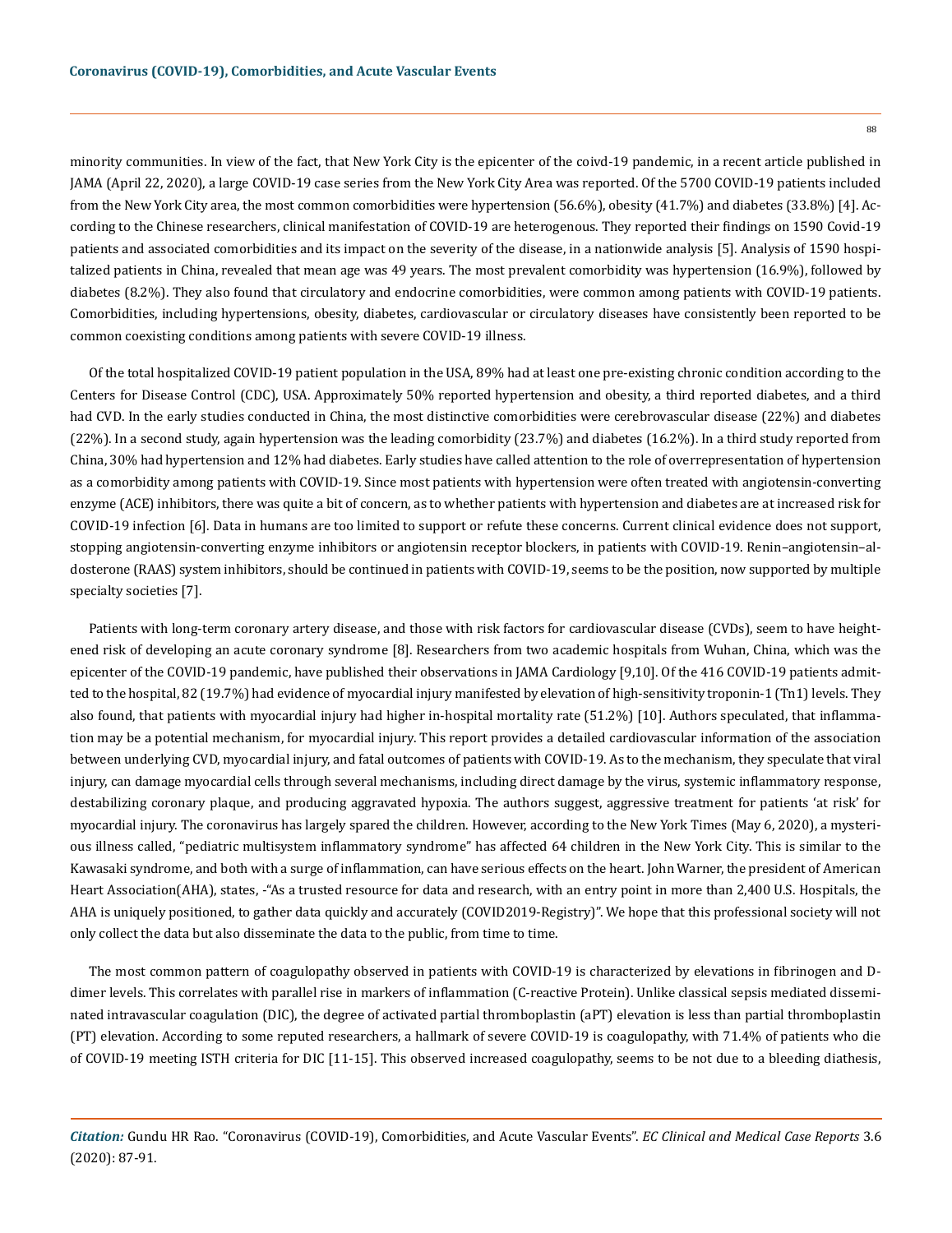but rather a predominantly pro-thrombotic DIC, with high venous thromboembolism rates and pulmonary congestion and microvascualr thrombosis and occlusion, with high rates of central line thrombosis and vascular occlusive events (ischemic limbs, strokes). Researchers at the Division of Bioinformatics and Computational Biology, Chapel Hill, North Carolina, have developed a model of altered haemostatic balance, defined by expression of procoagulative and antifibrinolytic factors [16]. They conclude that fibrin accumulation in the lung is a hallmark of acute lung injury (ALI) and ARDS, and a reduced capacity to cleave and remove fibrin deposits corresponds to a poor clinical outcome. According to the American Society of Haematology (ASH), COVID-19 Resources (COVID-19 and Coagulopathy), in a study by Tang., *et al.* from Wuhan, China, 71% of the non-survivors from COVID-19, met the ISTH criteria for Disseminated Intravascular Coagulation (DIC) compared to 0.4% of survivors [17]. Elevated D-dimer at admission and increasing D-dimer levels (3 to 4 fold) over time, were associated with high mortality, likely reflecting coagulation activation, from infection, cytokine storm, and impending organ failure.

Lung injury and acute respiratory distress syndrome (ARDS), have taken a centre stage as the most dreaded clinical complications of COVD-19. Patients with severe coronavirus disease associated with ARDS, have increased pulmonary inflammation, thick mucus secretions in the airways, elevated levels of cytokines, extensive lung damage, and microthrombus. Neutrophilia seem to predict poor outcomes in patients with severe COVID-19 and neutrophil- to- lymphocyte ratio seems to be an independent risk factor for the severity of the disease [18]. Researchers have begun enrolling some of the COVID-19 patients with ARDS like symptoms, to monitor 'biomarkers' such as blood levels of clotting factors, D-dimers, fibrinogen, plasmin, and other biomarkers, which will help identify patients who are most likely, to benefit from thrombolytic therapies. Elevated plasmin(ogen), seems to be a common biomarker in people with hypertension, diabetes, CVD, and cerebrovascular diseases, who are susceptible to SARS-CoV-2 infection [19]. In view of these observations, treatment with low molecular weight heparins (LMWH), tissue plasminogen activator (tPA) or with antiproteases targeting plasmin, seems to be a better option. In a recent study, reported by Agnelli and associates in the NEJM (9April 23, 2020), oral apixaban was found noninferior to subcutaneous dalteparin for the treatment of cancer-associated venous thromboembolism [20]. If effective and safe, these therapies could save lives by reducing the recovery time and freeing up more ventilators for other patients in need. The American Hospital Association predicts that 96 million people in the US will eventually get COVID-19. Should this occur, it would mean that a total of 960,000 people would need mechanical ventilation.

Shortage of ventilators is not unique to the USA. There will be a worldwide shortage if the COVID-infection continues to spread unchecked and infects large populations. According to the Chinese investigators, progressive hypoxia is a characteristic manifestation in the clinical course of severe and critically ill patients with COVID-19 Pneumonia. Oxygen therapy plays an important role in the alleviation of respiratory distress. Hyperbaric Oxygen (HBO)Therapy (HBOT) is the most powerful oxygen therapy known and may be the best choice of oxygen therapy for severe critically ill adult patients with COVID-19 Pneumonia [21]. Chinese researchers in Wuhan, China, performed HBO treatment in severe COVID-19 patients and concluded that, - "HBOT can effectively correct systemic hypoxia, benefit to improve circulation, and immune function. Early HBO treatment may improve the total efficiency of systemic support treatments, reduce the use of mechanic ventilation and lower mortality rate of severe or critically ill patients with COVID-19". Prof. Paul Harch of Department of Medicine, Section of Emergency Hyperbaric Medicine, Louisiana State University, New Orleans, concluded, "With just 3-8 HBOTs the patients were bridged through the hypoxemic crisis phase of the infection and successfully discharged from the hospital. The author suggests that HBOT applied earlier in the disease process would prevent the deterioration that leads to the significant morbidity and mortality of COVID-19 infection [22].

While discussing the role of comorbidities, countries with very high prevalence and incidence of cardiometabolic diseases such as diabetes (China and India), excess weight, obesity, and CVD (USA), should pay a great attention to the COVID-19 pandemic and consider every treatment option that can reduce or prevent morbidity and mortality in coronavirus disease patients with underlying comorbidities. China and India with high prevalence of diabetes, should look for the early markers of inflammation, altered status of thrombotic or coagulation conditions, and aggressively treat the patients with antithrombotic, thrombolytic or HBO therapies. We in India, are initiat-

89

*Citation:* Gundu HR Rao. "Coronavirus (COVID-19), Comorbidities, and Acute Vascular Events". *EC Clinical and Medical Case Reports* 3.6 (2020): 87-91.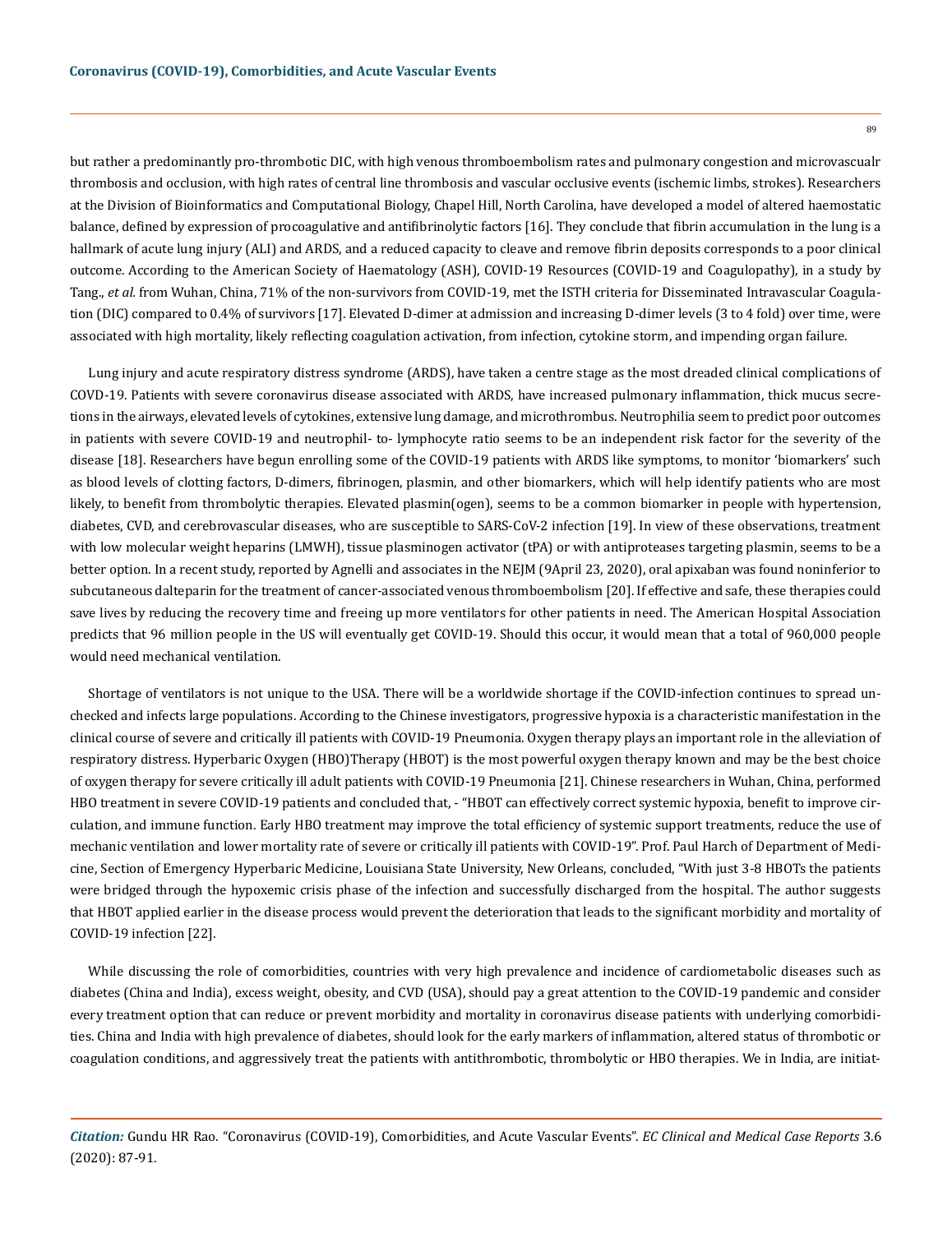ing some hyperbaric oxygen therapy studies with COVID-19 patients, using the 'Made in India' Tekna Hyperbaric Oxygen Chambers (US FDA510(K) cleared and CE Marked: (www.hyperbaric-chamber.com). We will report our findings in our future publications on this topic of great public health importance.

## **Bibliography**

- 1. Zhou P., *et al*[. "A pneumonia outbreak associated with a new coronavirus of probable bat origin".](https://www.nature.com/articles/s41586-020-2012-7) *Nature* 579 (2020): 270-273.
- 2. Sungnak W., *et al*[. "SARS-CoV-2 entry factors are highly expressed in nasal epithelial cells together with innate immune genes".](https://www.nature.com/articles/s41591-020-0868-6) *Nature [Medicine](https://www.nature.com/articles/s41591-020-0868-6)* (2020).
- 3. Yancy CW. "COVID-19 and African Americans". *[The Journal of the American Medical Association](https://jamanetwork.com/journals/jama/fullarticle/2764789)* (2020).
- 4. Richardson S., *et al*[. "Presenting characteristics, comorbidities, and outcomes among 5700 patients hospitalized with covid-19 in the](https://jamanetwork.com/journals/jama/fullarticle/2765184)  New York city area". *[The Journal of the American Medical Association](https://jamanetwork.com/journals/jama/fullarticle/2765184)* (2020).
- 5. Guan W., *et al*[. "Comorbidity and its impact on 1590 patients with Covid-19 in China: A Nationwide Analysis".](https://erj.ersjournals.com/content/early/2020/03/17/13993003.00547-2020) *European Respiratory [Journal](https://erj.ersjournals.com/content/early/2020/03/17/13993003.00547-2020)* (2020).
- 6. Fang L., *et al*[. "Are patients with hypertension and diabetes mellitus at increased risk for COVID-19 infection? Lancet".](https://pubmed.ncbi.nlm.nih.gov/32171062/) *Lancet* 8.4 [\(2020\): E21.](https://pubmed.ncbi.nlm.nih.gov/32171062/)
- 7. Vaduganathan M., *et al*[. "Renin-Angiotensin-Aldosterone System Inhibitors in Patients with Covid-19".](https://www.nejm.org/doi/full/10.1056/NEJMsr2005760) *The New England Journal of Medicine* [382.17 \(2020\): 1653-1659.](https://www.nejm.org/doi/full/10.1056/NEJMsr2005760)
- 8. Bonow RO., *et al*[. "Association of coronavirus disease 2019 \(COVID-19\) with myocardial injury and mortality".](https://pubmed.ncbi.nlm.nih.gov/32219362/) *The Journal of the [American Medical Association Cardiology](https://pubmed.ncbi.nlm.nih.gov/32219362/)* (2020).
- 9. Shi S., *et al*[. "Association of cardiac injury with mortality in hospitalized patients with COVID-19 in Wuhan, China".](https://jamanetwork.com/journals/jamacardiology/fullarticle/2763524) *The Journal of the [American Medical Association Cardiology](https://jamanetwork.com/journals/jamacardiology/fullarticle/2763524)* (2020).
- 10. Guo T., *et al*[. "Cardiovascular implications of fatal outcomes of patients with corona virus disease 2019\(COVID-19\) ".](https://jamanetwork.com/journals/jamacardiology/fullarticle/2763845) *The Journal of the [American Medical Association Cardiology](https://jamanetwork.com/journals/jamacardiology/fullarticle/2763845)* (2020).
- 11. [Coagulopathy and antiphospholipid antibodies in patients with Covid-19".](https://www.nejm.org/doi/full/10.1056/NEJMc2007575) *The New England Journal of Medicine* 382 (2020): e38.
- 12. Brandon MH., *et al*[. "Hyperinflammation and derangement of renin-angiotensin-aldosterone system in COVID-19: A novel hypothesis](https://www.sciencedirect.com/science/article/abs/pii/S0009898120301832)  [for clinically suspected hyper coagulopathy and microvascualr immunothrombosis".](https://www.sciencedirect.com/science/article/abs/pii/S0009898120301832) *Clinica Chimica Acta* 507 (2020): 167-173.
- 13. [Merad M and Martin JC. "Pathological inflammation in patients with COVID-19: a key role of monocytes and macrophages".](https://www.nature.com/articles/s41577-020-0331-4) *Nature [Reviews Immunology](https://www.nature.com/articles/s41577-020-0331-4)* (2020).
- 14. Kollias A., *et al*[. "Thromboembolic risk and anticoagulant therapy in COVID-19 patients: emerging evidence for call for action".](https://pubmed.ncbi.nlm.nih.gov/32304577/) *Journal [of the British Society for Haematology](https://pubmed.ncbi.nlm.nih.gov/32304577/)* (2020).
- 15. Bikdeli B., *et al*[. "COVID-19 and Thrombotic or Thromboembolic Disease: Implications for Prevention, Antithrombotic therapy, and](https://www.onlinejacc.org/content/early/2020/04/15/j.jacc.2020.04.031)  follow-up". *[Journal of the American College of Cardiology](https://www.onlinejacc.org/content/early/2020/04/15/j.jacc.2020.04.031)* 109.5 (2020): 531-538.
- 16. Granlinski LE., *et al*[. "Mechanisms of Severe Acute Respiratory Syndrome Coronavirus-Induced Acute Lung Injury".](https://pubmed.ncbi.nlm.nih.gov/23919993/) *mBio* 4.4 (2013): [e00271-e00213.](https://pubmed.ncbi.nlm.nih.gov/23919993/)
- 17. Tang N., *et al*[. "Anticoagulant treatment is associated with decreased mortality in severe coronavirus dieses 2019 patients with co](https://pubmed.ncbi.nlm.nih.gov/32220112/)agulopathy". *[Journal of Thrombosis and Haemostasis](https://pubmed.ncbi.nlm.nih.gov/32220112/)* 18.5 (2020): 1094-1099.

*Citation:* Gundu HR Rao. "Coronavirus (COVID-19), Comorbidities, and Acute Vascular Events". *EC Clinical and Medical Case Reports* 3.6 (2020): 87-91.

90